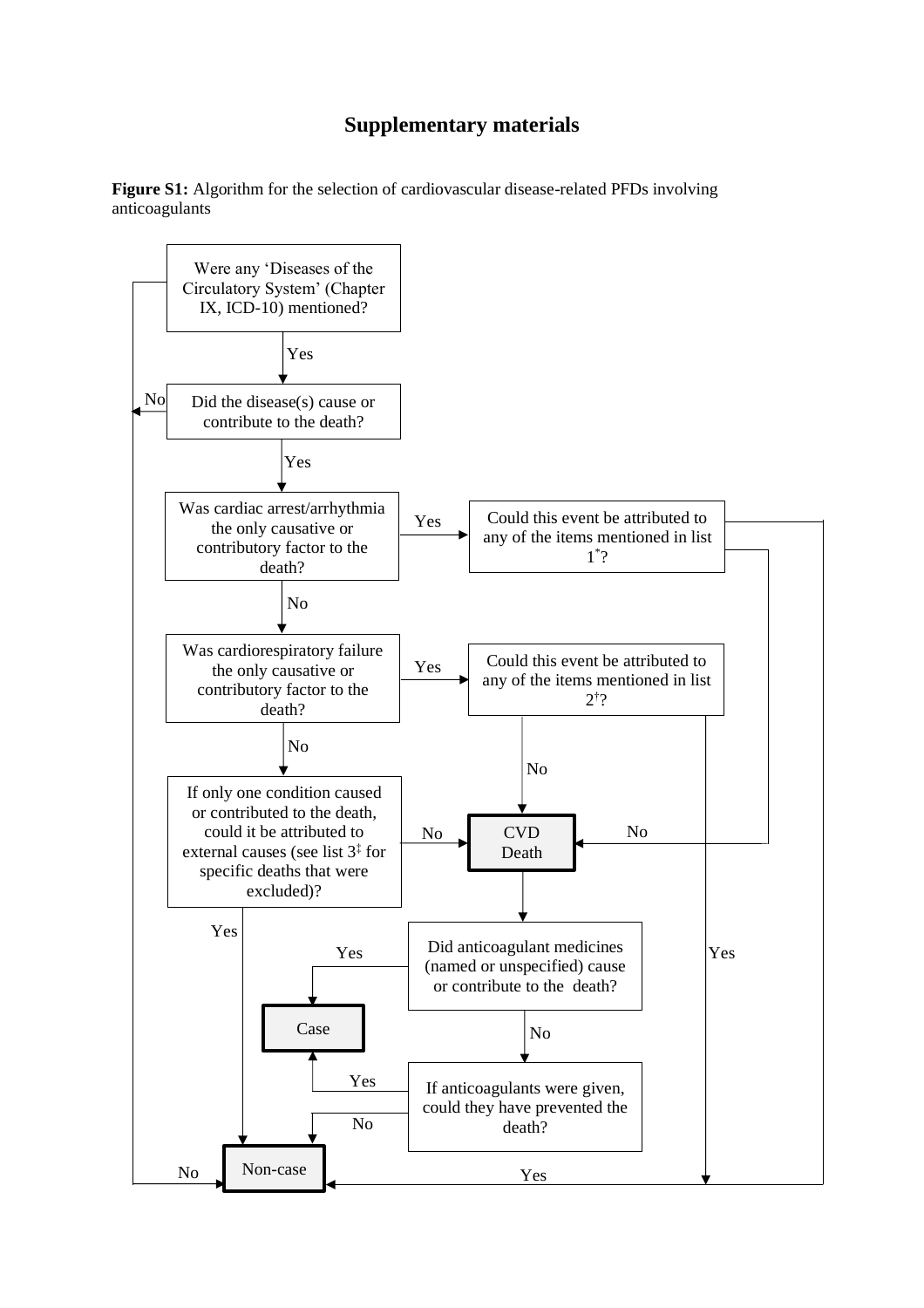\*List 1: prolonged hypoxia; hypoxia caused by impaired respiratory function; occlusion of the airways; positional asphyxia; covering applied over the head; oxygen supply not being connected properly; failed attempt at intubation; choking; failure to carry out prompt ventilation after aspiration; a synthetic cannabinoid; reaction to a drug; presence of drugs (according to the pathologist's ruling); clozapine associated myocarditis; general anaesthetic therapies; ingestion of E-cigarette fluid; exposure to a known allergy; car collision; a fall (traumatic cardiac arrest); persistent epistaxis; suicide/ hanging; seizure; sepsis; legionella pneumonia; Addisonian crisis; electrolyte disturbance (e.g. hyperkalaemia); intussception of the bowel; vomiting caused by an intermittent blockage of the bowel; ectopic pregnancy; congenital malformations of the great artery

†List 2: prone position; bronchopneumonia; fire; ileus of the small intestine, due to restoration of bowel continuity which in turn was due to Crohn's disease; severe anaemia due to sickle cell disease

‡List 3: haemorrhage resulting from a fall; intraabdominal haemorrhage following medical intervention (colonscopy); injuries to blood vessels resulting from bad surgical planning; injury of heart and pericardium; gastrointestinal bleeding due to deep duodenal ulcer; congestive cardiac failure resulting from inadvertent fluid overload of Total Parenteral Nutrition (TPN) given via an UVC; cardiac tamponade as complication of central lines being put in for parental nutrition; cerebral infarct following cannulation of the carotid artery rather than the vein; medical procedure penetrated the patient's heart causing it to stop; medical procedure caused acute arteritis of innominate artery; air embolization and cerebral infarction resulting from the clamp on a central venous catheter being left open; laparoscopy which caused a leaking oesophagus leading to mediastinitis, compromised breathing and cardiac arrest; stroke as a complication of a liver transplant; pseudoaneurysm of the left thigh which developed as a result of intravenous drug abuse; multiple complications of a cardiac trial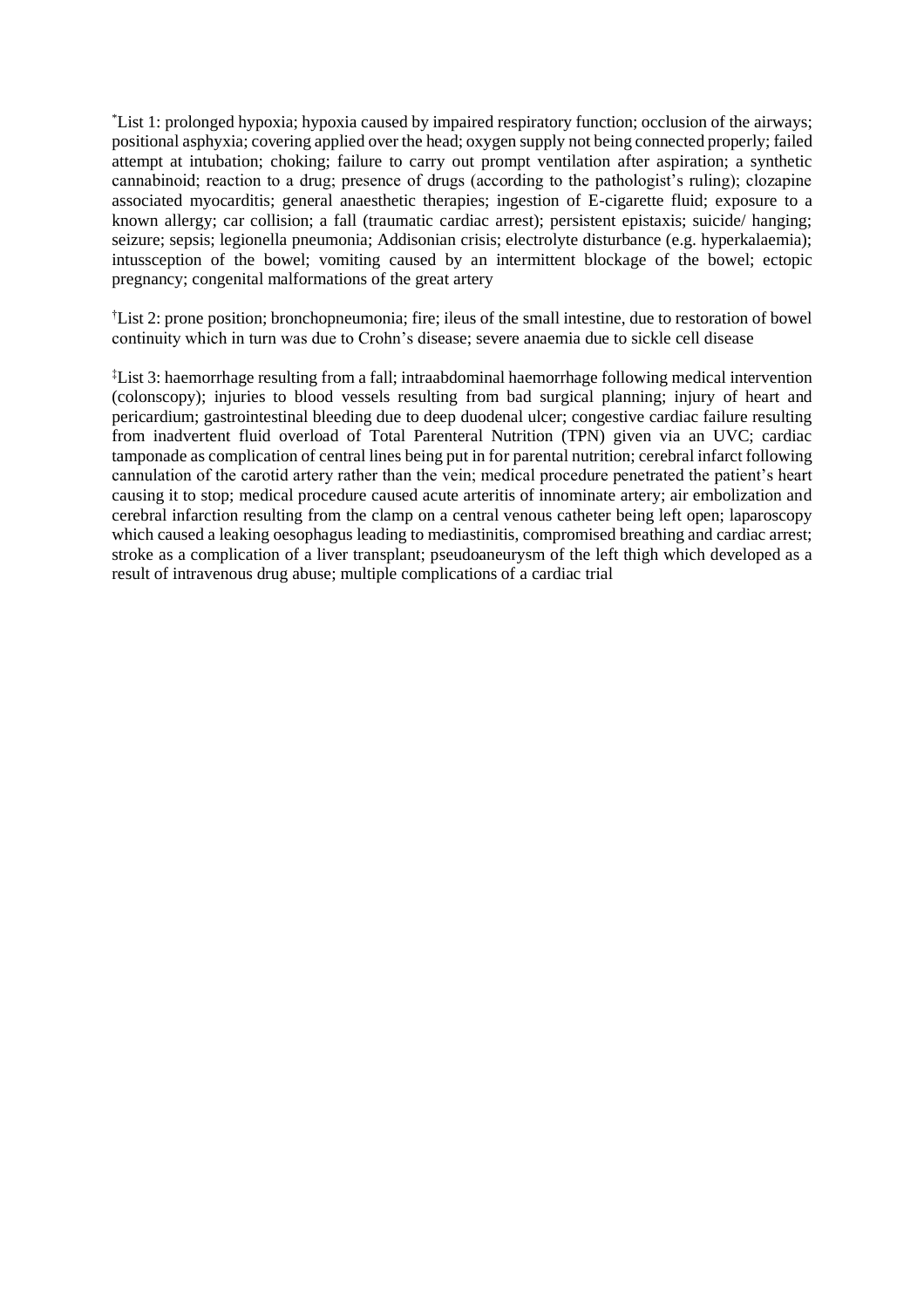| Year                   | Total no.<br>of PFDs | No. of<br>CVD-<br>related<br><b>PFDs</b> | No. of CVD-<br>related PFDs<br>involving<br>anticoagulants | <b>No. of CVD deaths</b><br>reported to the<br><b>ONS</b> | % of CVD-<br>related PFDs vs<br><b>ONS CVD</b><br>deaths |
|------------------------|----------------------|------------------------------------------|------------------------------------------------------------|-----------------------------------------------------------|----------------------------------------------------------|
| 2013                   | 173                  | 34                                       | 7                                                          | 140301                                                    | 0.024                                                    |
| 2014                   | 555                  | 133                                      | 17                                                         | 135904                                                    | 0.098                                                    |
| 2015                   | 477                  | 105                                      | 26                                                         | 138614                                                    | 0.076                                                    |
| 2016                   | 470                  | 99                                       | 14                                                         | 133705                                                    | 0.074                                                    |
| 2017                   | 435                  | 108                                      | 16                                                         | 133511                                                    | 0.081                                                    |
| 2018                   | 413                  | 81                                       | 16                                                         | 132233                                                    | 0.061                                                    |
| 2019                   | 514                  | 99                                       | 17                                                         | 129421                                                    | 0.076                                                    |
| <b>Total</b>           | 3037                 | 659                                      | 113                                                        | 943689                                                    | 0.070                                                    |
| <b>Median</b><br>(IQR) | 470 (424-<br>495)    | 99 (90-107)                              | $16(15-17)$                                                | 133705 (132872-<br>137259)                                | $0.075(0.068 -$<br>0.078                                 |

**Table S1:** Cardiovascular disease-related Prevent Future Death reports in comparison with the Office of National Statistics mortality data and those involving anticoagulants by year

CVD: cardiovascular disease; IQR: interquartile range; ONS: Office of National Statistics; PFDs: Prevention of Future Deaths reports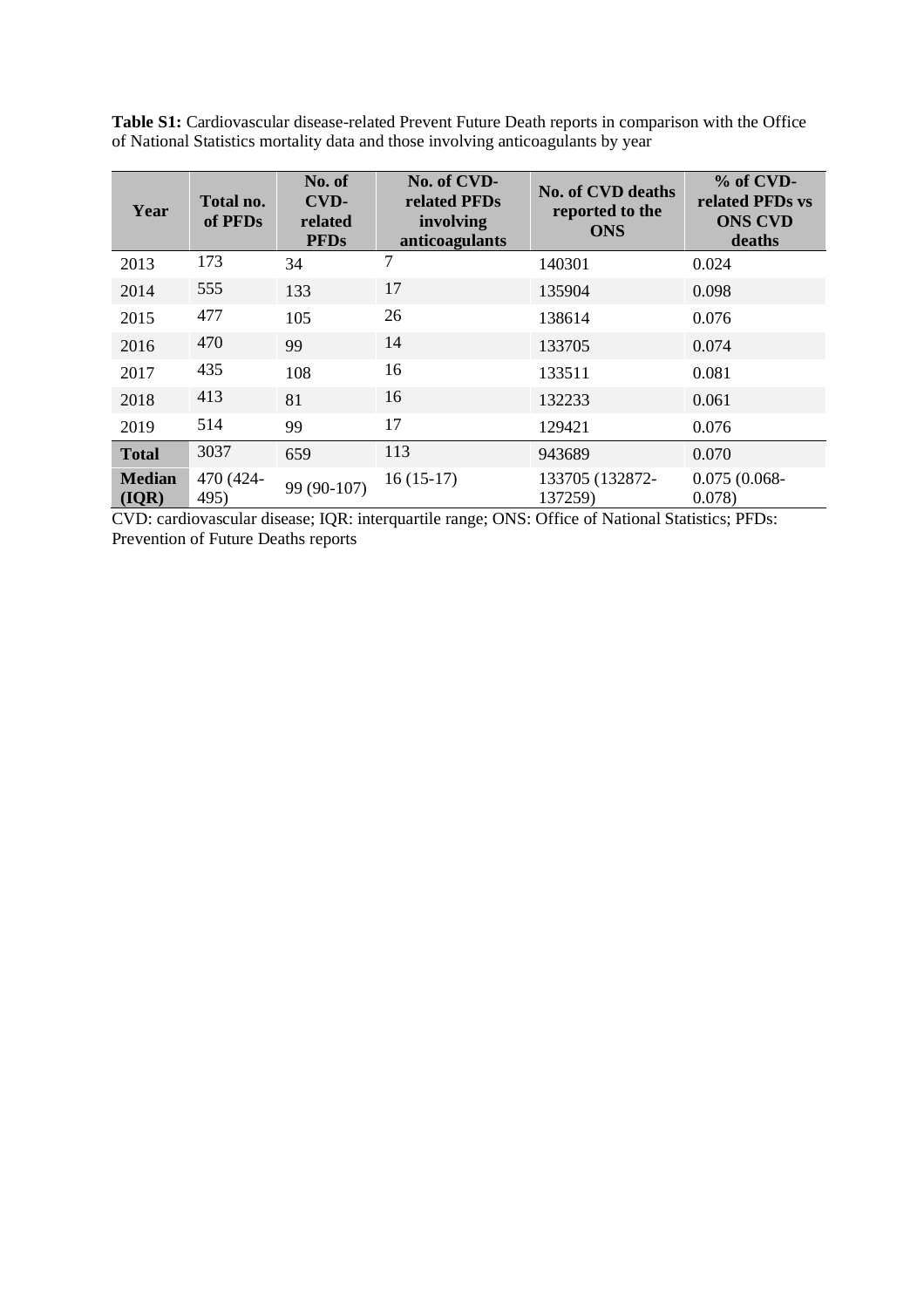| <b>Recommendations</b>                                 | No. of cases $(\%$ |
|--------------------------------------------------------|--------------------|
| Action should be taken                                 | 93 (82)            |
| Ensure effective communication                         | 3(3)               |
| Introduce new policy and protocols                     | 2(2)               |
| Review handling of prescriptions                       | 2(2)               |
| Review medical record-keeping                          | 2(2)               |
| Review national guidelines                             | 2(2)               |
| Review policy and protocols                            | 2(2)               |
| Review procedures for risk assessments                 | 2(2)               |
| Review training of relevant staff                      | 2(2)               |
| Carry out further inspections                          | 1(1)               |
| Ensure accurate record keeping                         | 1(1)               |
| Ensure medical records are available electronically    | 1(1)               |
| Ensure patients are reviewed promptly                  | 1(1)               |
| Ensure process exists to report patient non-compliance | 1(1)               |
| Ensure recommended practice is followed                | 1(1)               |
| Ensure sufficient staffing levels                      | 1(1)               |
| Improve booking system                                 | 1(1)               |
| Improve communication                                  | 1(1)               |
| Improve medical record-keeping                         | 1(1)               |
| Provide training                                       | 1(1)               |
| Review alarm system                                    | 1(1)               |
| Review discharge process                               | 1(1)               |
| Review fitness to practice                             | 1(1)               |
| Review IT systems                                      | 1(1)               |
| Review methods of communication                        | 1(1)               |
| Review referral process                                | 1(1)               |
| Review service provision                               | 1(1)               |
| Review treatment of current patients                   | 1(1)               |

**Table S2:** Actions recommended by coroners and the number of reports in which they featured